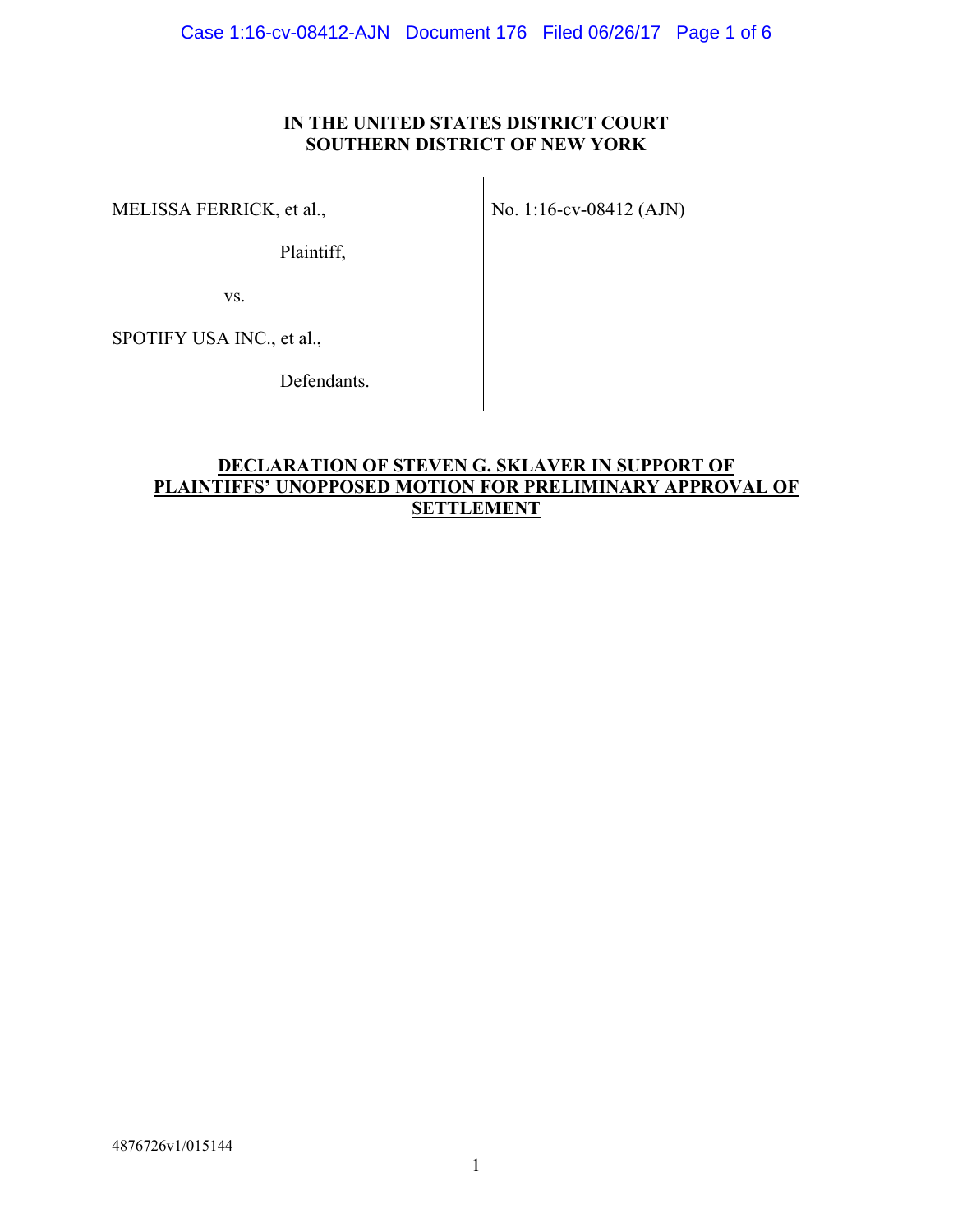I, Steven G. Sklaver, declare as follows:

1. I submit this declaration in support of preliminary approval of the proposed class action settlement between the Plaintiffs Melissa Ferrick individually and doing business as Nine Two One Music and Right on Records/Publishing ("Ferrick"), Jaco Pastorius, Inc. ("Pastorius"), and Gerencia 360 Publishing, Inc. ("G360") (collectively "Class Plaintiffs" or "Plaintiffs"), for themselves and on behalf of the proposed Settlement Class, and Defendant Spotify USA Inc. ("Spotify" or "Defendant").

2. I am a partner in the law firm of Susman Godfrey L.L.P., which, along with Gradstein & Marzano, P.C., is interim co-lead counsel ("Class Counsel") for Class Plaintiffs in Civil Action No. 1:16-cv-08412 (AJN). I have been admitted *pro hac vice* by this Court in this action and am a member of good standing of the California bar. I have personal, first-hand knowledge of the matters set forth herein and, if called to testify as a witness, could and would testify competently thereto.

3. Susman Godfrey has significant experience with copyright litigation and class actions, including settlements thereof. A copy of the firm's class action profile and my profile is attached hereto as Exhibit A.

4. Gradstein & Marzano P.C. has significant experience with copyright litigation and class actions, including settlements thereof. A copy of the firm's profile is attached hereto as Exhibit B.

5. I was among the principal negotiators of the proposed class action settlement with Defendants. The parties signed a memorandum of understanding on January 11, 2017, and the final Settlement Agreement was signed on May 26, 2017. I attach a true and correct copy of the Settlement Agreement as Exhibit C. It is the opinion of Class Counsel that this settlement with

2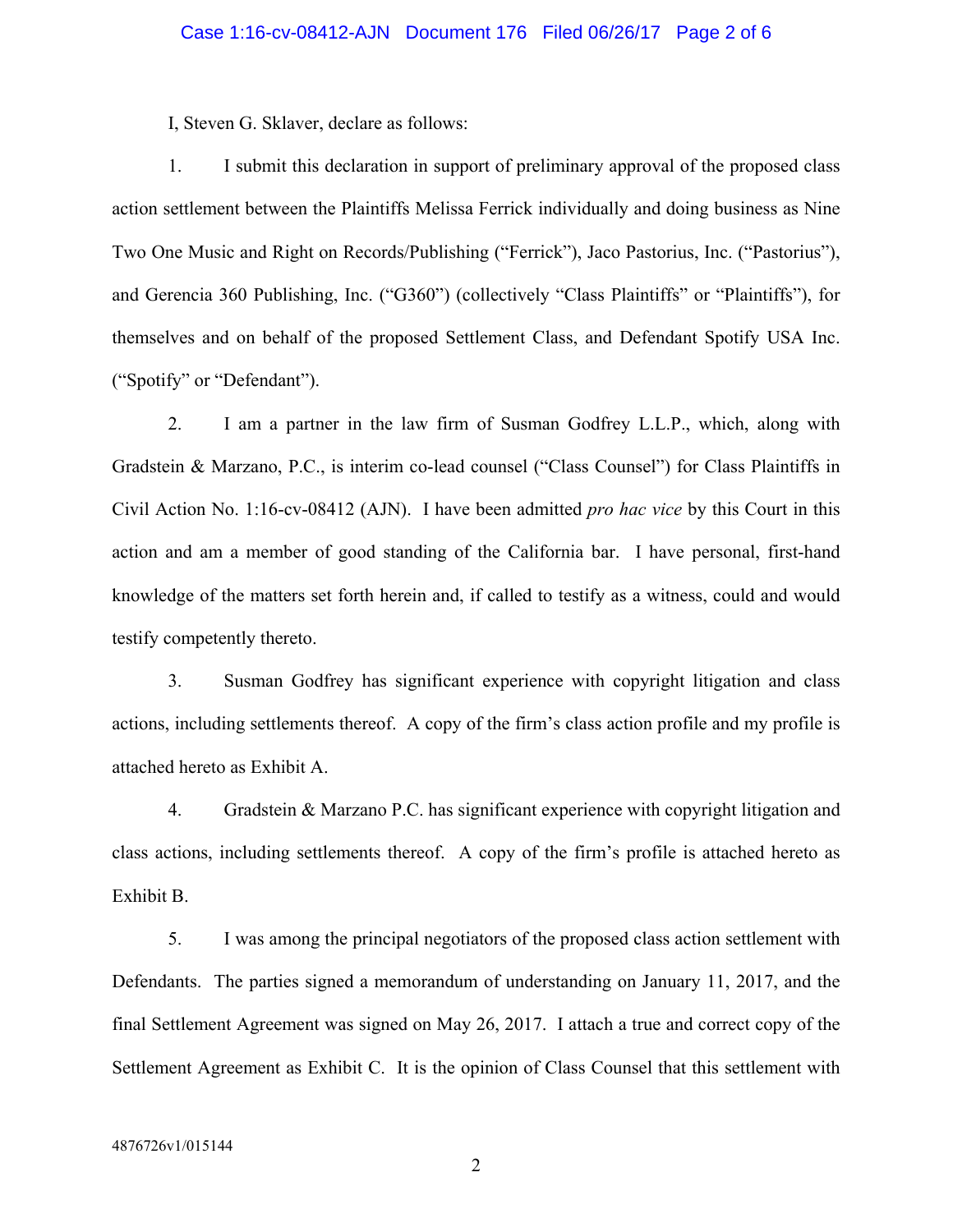### Case 1:16-cv-08412-AJN Document 176 Filed 06/26/17 Page 3 of 6

Spotify is fair, adequate, and reasonable. There are no conflicts between the Class Plaintiffs and other Class Members.

6. The Settlement Agreement is the result of extensive and protracted negotiations between the parties with the assistance of an experienced mediator, Hon. Layn R. Phillips, United States District Judge (Retired). The mediation process began in November 2016 and did not conclude until the Settlement Agreement was signed.

7. The parties conducted two in-person mediation sessions with Judge Phillips that I or one of my partners at Susman Godfrey personally attended and actively participated in. These in-person mediations took place on November 7, 2016, and January 11, 2017, in Judge Phillips' offices in Newport Beach, California, and lasted all day. Both mediation sessions were attended by counsel for Spotify, counsel for Plaintiffs, and a corporate representative from Spotify. The parties also participated in extensive teleconference and email discussions with Judge Phillips.

8. The memorandum of understanding was negotiated in-person at Judge Phillips's offices in Newport Beach, California on January 11, 2017, during the second in-person mediation referenced above.

9. A long-form settlement agreement was heavily negotiated thereafter, with the parties participating in telephonic mediation sessions with and submitting mediation briefs to Judge Phillips.

4876726v1/015144 10. Throughout the process, the settlement negotiations were conducted by highly qualified and experienced counsel on both sides at arm's length. The terms of the settlement were negotiated through extensive mediation briefing, teleconference and email discussions, and in-person meetings. Spotify informally provided extensive information to Class Counsel as part of the settlement negotiations, including as to the compositions at issue and data related to Spotify's streaming of those compositions. Class Counsel was well informed of material facts,

3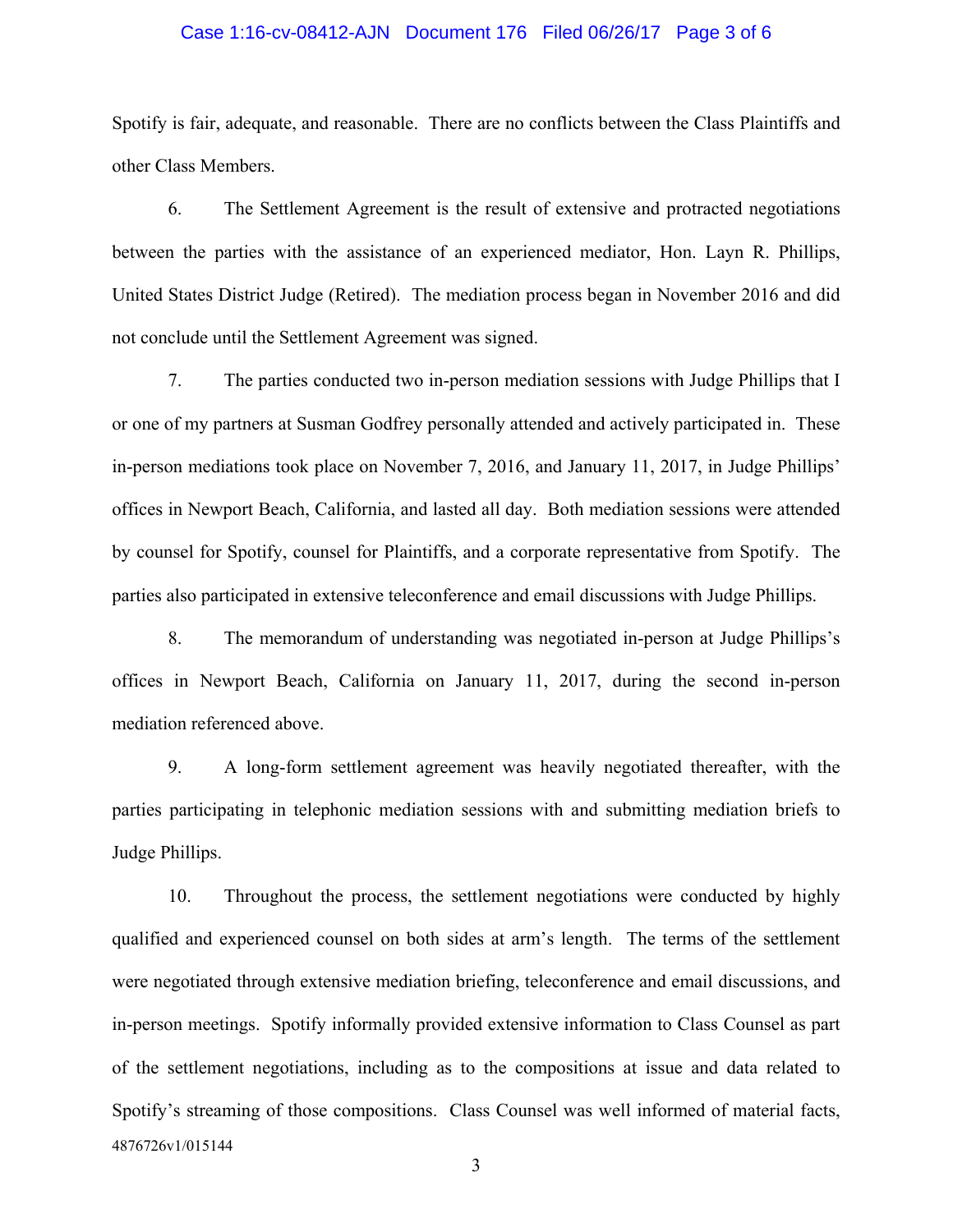### Case 1:16-cv-08412-AJN Document 176 Filed 06/26/17 Page 4 of 6

and retained knowledgeable and experienced experts to develop a thorough understanding of the data and information provided by Spotify. The settlement negotiations were conducted by highly qualified and experienced counsel on both sides at arm's length beginning in November 2016. The settlement negotiations lasted over six months. Class Counsel was well informed of material facts, and the negotiations were hard-fought and non-collusive.

11. Class Counsel took steps to ensure that we had all the necessary information to advocate for a fair, adequate, and reasonable settlement that serves the best interests of the Settlement Class.

12. Class Counsel analyzed extensive documents produced by Spotify in accordance with the mediation and prepared substantial other discovery, including requests for production, interrogatories, and third party subpoenas to Harry Fox Agency and the National Music Publishers Association.

13. Class Counsel also analyzed all of the contested legal and factual issues posed by the litigation, as required to accurately evaluate Defendant's positions, advocate for a fair settlement that serves the best interests of the class, and make accurate demands of Defendant. Class Counsel briefed multiple substantive issues, including a motion to strike class action allegations and a motion to dismiss for lack of personal jurisdiction, or in the alternative, to transfer venue to the Southern District of New York.

4876726v1/015144 14. In my opinion, the \$43.45 million in cash payments to the Class plus the nonmonetary relief reasonably, fairly, and adequately compensates the members of the proposed Settlement Class for their damages in view of the risks of litigation. According to one report, Spotify agreed to pay between \$16 million and \$25 million in a prior agreement with members of the National Music Publishers' Association ("NMPA"). And NMPA President David Israelite stated publicly that "over 96% of the music publishing community" are participating in that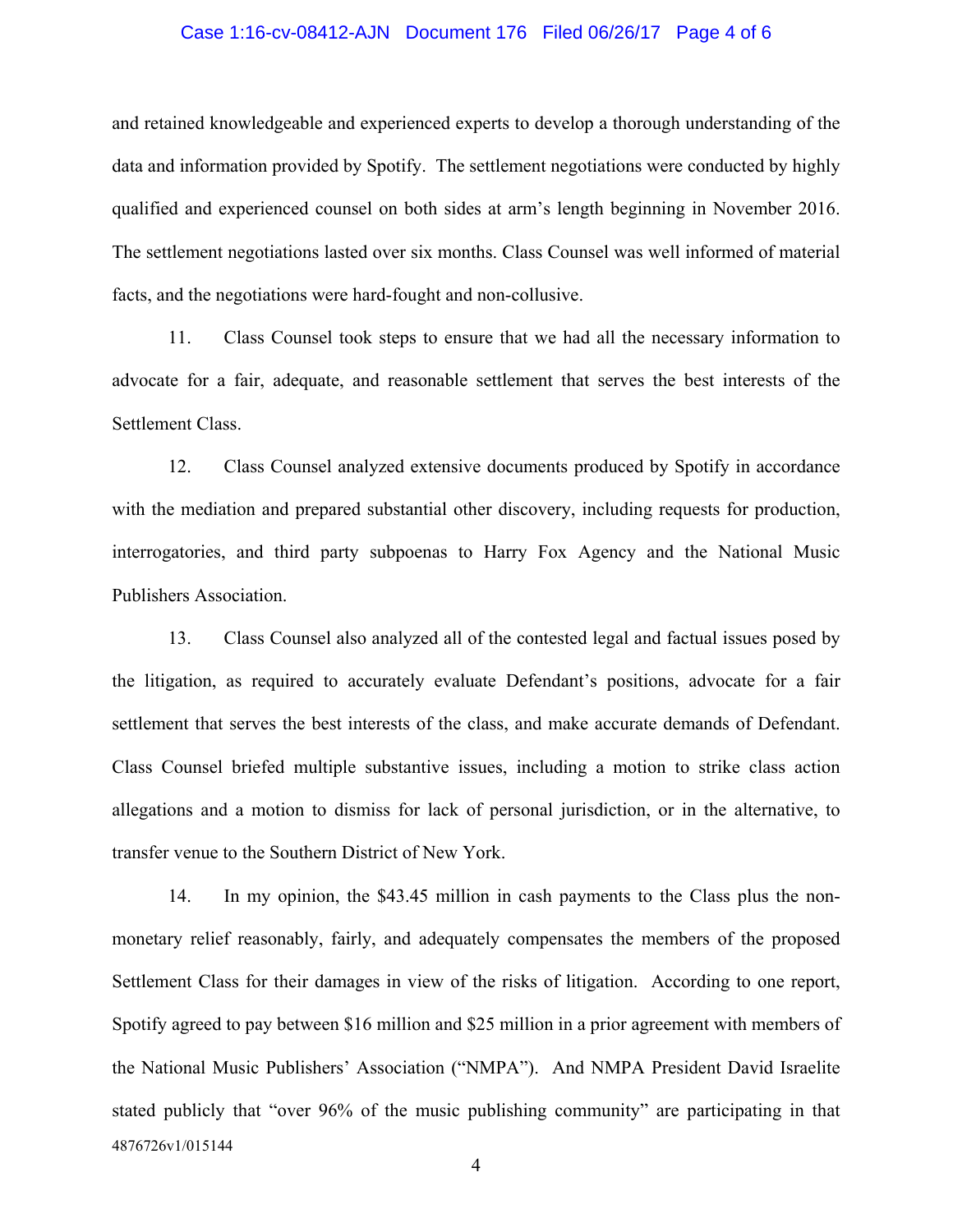## Case 1:16-cv-08412-AJN Document 176 Filed 06/26/17 Page 5 of 6

agreement. The \$43.45 million recovery represents a greater recovery than the NMPA settlement. Further, this settlement represents an especially good result for the proposed Class because none of the cash in the settlement fund will be returned to Spotify.

I declare under penalty of perjury under the laws of the United States of America that the foregoing is true and correct.

Executed this 26<sup>th</sup> day of June, 2017.

/s/ *Steven G. Sklaver* Steven G. Sklaver